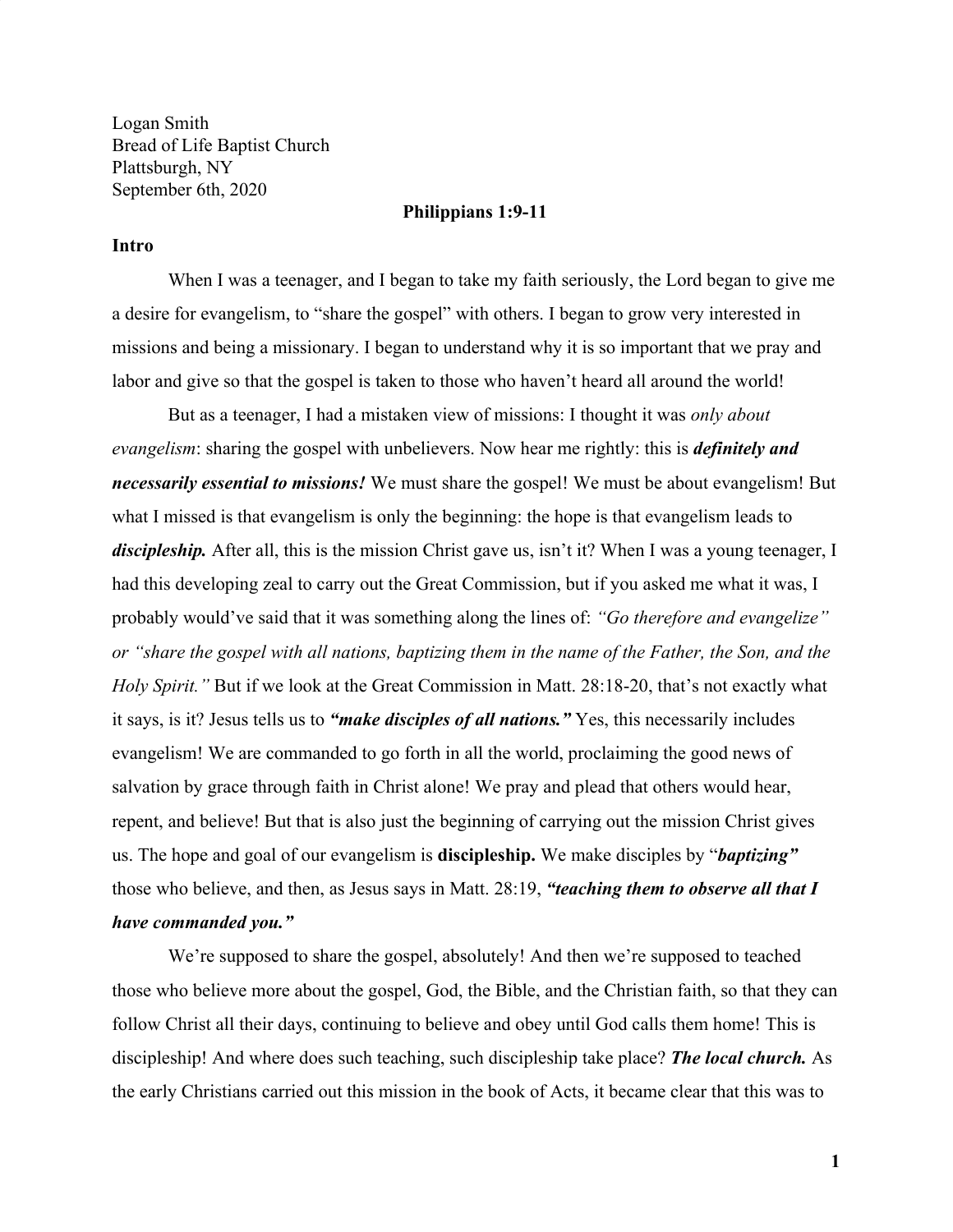take place in every local church: the gospel goes forth in new areas, people believe by God's grace, are baptized, and then join the local church, gathering together around God's Word, worship, and prayer for the purpose of seeing each other **discipled,** *to be taught and grow in following Jesus.* Or to put it differently: to help each other be *sanctified*, to continue to grow in holiness by God's grace. The mission given to us in Great Commission is to see everyone become a believer and to *grow* as a believer, to be discipled! **And the primary discipleship plan for each believer is the local church.** One of our main goals as a local church must be to see each member, and therefore each potential member, to *become* a disciple, a follower of Christ, and then continue to *grow* **in their discipleship**: to be grow in Christ; to continue on in sanctification; to become more and more spiritually mature.

# **Phil. 1:9-11**

In this passage, Paul tells us his prayer for each member of the Phillippian church. Last week, we looked at verses 3-8: we saw Paul's joyful, affectionate love for each and every believer in Philippi. He spoke of praying regularly for them, and everytime he did, he *gave thanks* for GOd's work of grace in their lives. Now, in verses 9-11, Paul tells us that he also **prays for God's** *continued grace* **in their lives**.

Paul's prayer in vv.9-11 is one long, complex sentence. What is the gist of his prayer? I think we can summarize it this way: *he prays for each believere to continue to grow spiritually mature in Christ, by God's grace*. Paul just got finished proclaiming his joyful, affectionate love for these believers, and now, he explains that the overflow of his love for them is his desire to see each of them continue to grow in Christ; to continue to grow as disciples, as followers of Jesus. This is his earnest desire and prayer for each of them! This is God's will for each of us! And therefore, this should also be our desire and prayer for each other, for each believer, each church member, each visitor, even every non-believer. So throughout this prayer, Paul tells us *what spiritual maturity looks like, why we should desire spiritual maturity, and how we become spiritually mature.* So our three points today will look at the **what,** the **why,** and the **how** of *spiritual maturity in Christ*.

[Transition]: **So first: What is spiritual maturity?**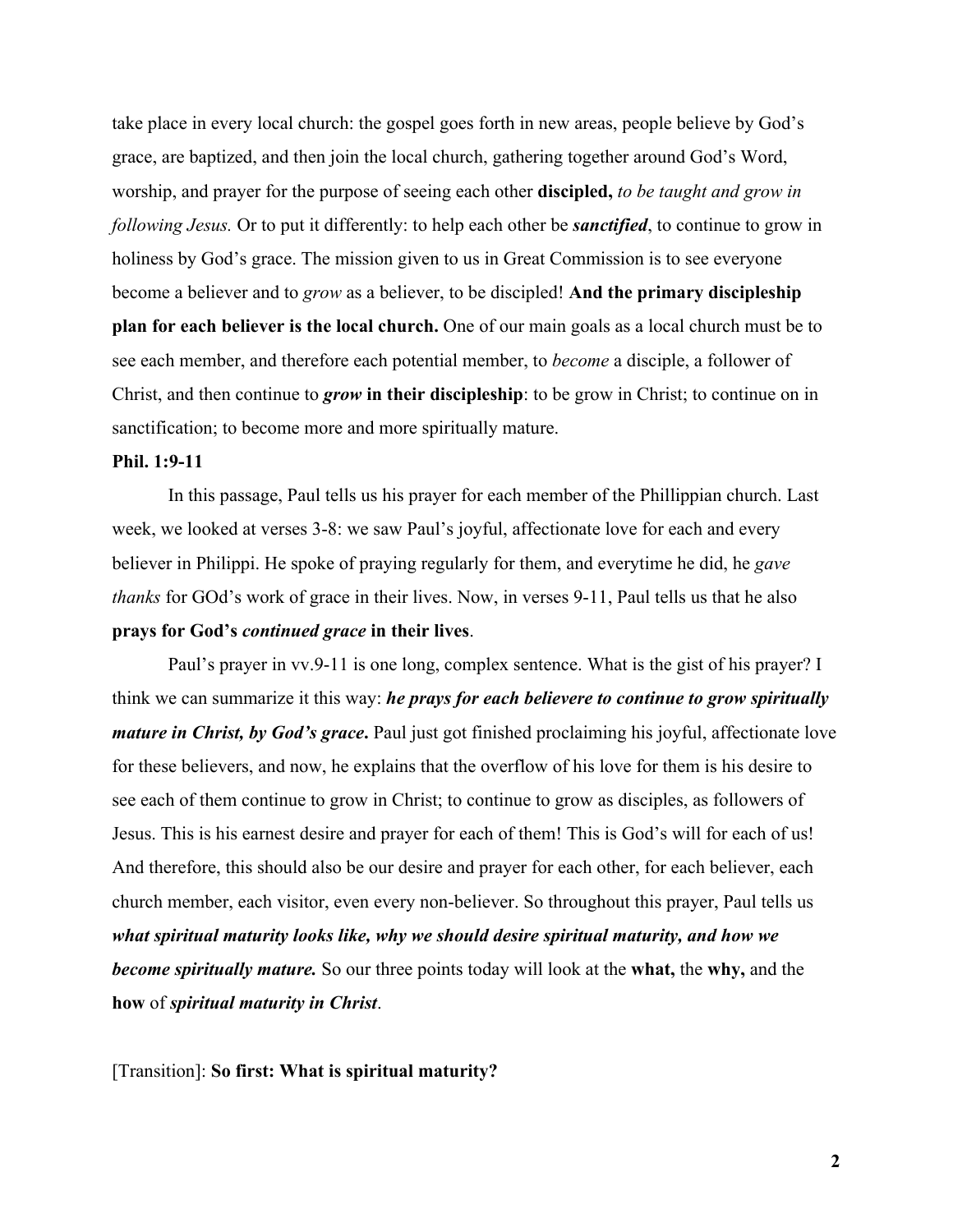# **I. What is Spiritual Maturity? - Loving God and Others by Knowing and Applying Biblical Truth (vv. 9, 10a, 11a)**

# **A. The "what"**

Paul is praying that their *love* would grow - that it would "**abound more and more**" - by flowing out of their *abounding knowledge and discernment,* or *wisdom.* Growing spiritually mature in Christ means continually growing in our *love.* And I think we should understand "love" here as generally referring to *God and other people.* Our **love for God** and our **love for our neighbor,** for other people, is to *"abound more and more"***;** after all, these are the greatest commandments!: **to love God with all our heart, soul, and mind, and to love our neighbor as ourselves** (cf. Matt. 22:36-40; Mk. 12:28-34). The core of living godly lives is bound up in **rightly loving God,** in all that we do, and **rightly loving other people.**

But how do we rightly love God and others? By Firmly *rooting our love* in **biblical knowledge** and living it out with **wise discernment.** Our love has to be rooted in right, biblical *knowledge* We must grow in our knowledge of God, the gospel, the Bible, and theology. We must know God personally, learning more about Him, His ways, and His will for our lives. And we increase our knowledge of God and His ways *by reading and knowing His Word,* the Bible*.* But it's not enough to only have the right knowledge; we must also know how to *apply* what we see in the BIble to our lives in order to rightly love God and others. In other words, we need *discernment,* the *wisdom to know how to best love God and other people in every real-life circumstance.*

Paul further explains what this looks like in verse 10: this is "*so that you may approve what is excellent, and so be pure and blameless for the day of Christ."* To "*approve what is excellent*," means to know God's will, to know what is morally right and wrong, in different circumstances of life. The word *"Pure*" refers to having pure motives, a clean heart with pure, loving intentions towards others. The word **"***blameless"* refers to "causing no one offense" in our outward actions towards others. In other words, mature Christian love flows out of *right biblical knowledge* and *wise discernment* of how to *apply* that knowledge to specific instances of loving God and other people. And love is not abstract or impersonal; it leads us to action, to changed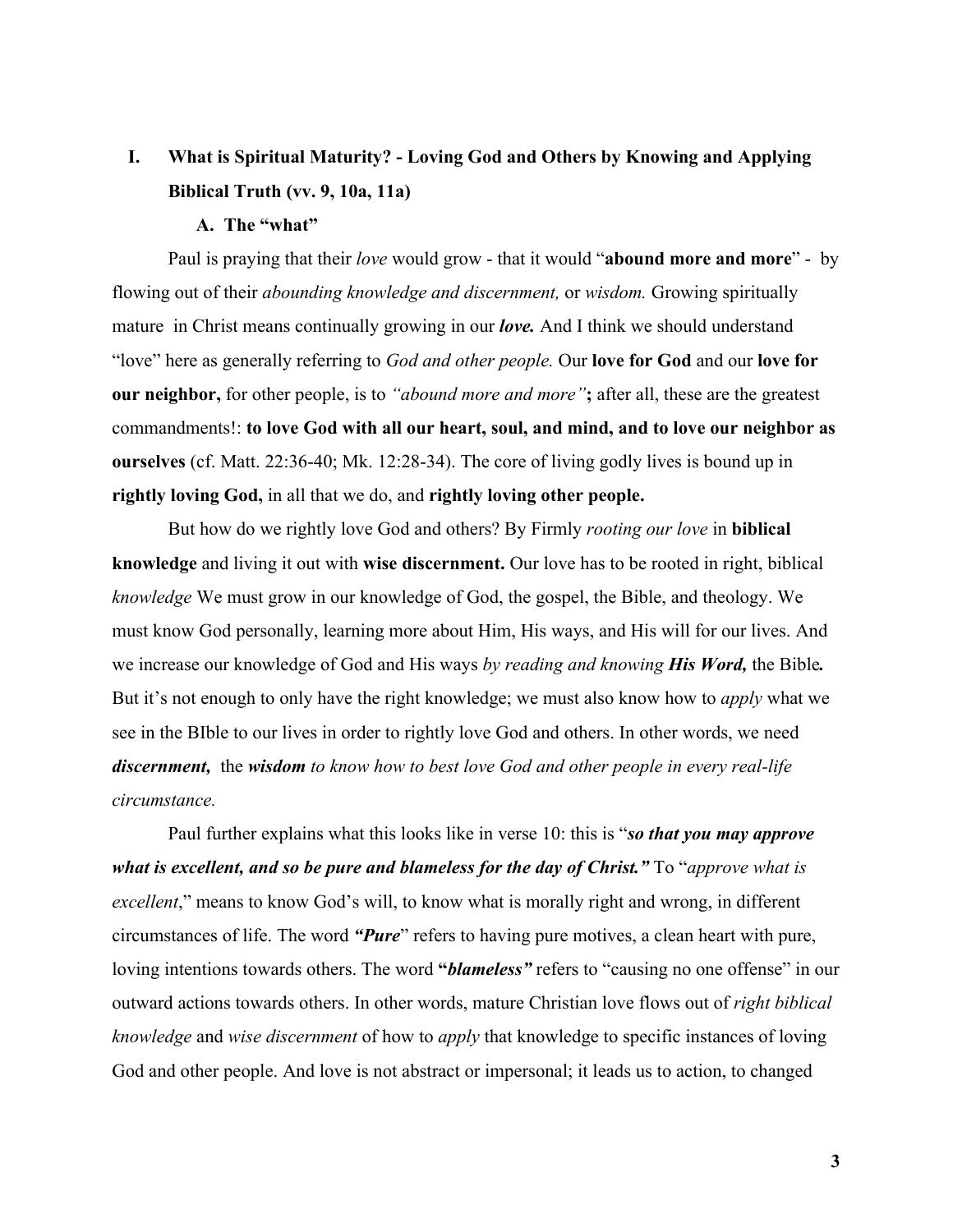lives and behavior. This is summed up in verse 11: we are to be *"filled with the fruit of righteousness."* I think this can be best understood as a reference to the **"fruit of the Spirit" (cf. Gal. 5:22-24)**. 1

In other words, Paul is praying for their **spiritual maturity in Christ.** We are to *progressively grow* in Christ b**y knowing** the Lord and His Word more and **applying** God's Word more accurately, **so that** we **increasingly love God and others** more and more, with **wisdom, pure intentions, and blameless behavior**. This describes *sanctification,* the slow but steady, progressive growth of holiness throughout the Christian life, in which we become more like Christ. And be sure, this is only because we are filled with the Spirit of God. And therefore, we demonstrate the "fruit of the Spirit" as evidence of God's grace in our lives.

## **B. Ill/App**

Love and truth go hand and hand; love is not blind. To love someone means to put them before yourself; to put their interests and their best good over your own. It requires sincerity of the heart, right and pure intention. But it also requires right *action*. ANd it requires for us to know what is actually in the best interests of others. Or in other words, it requires *knowledge and discernment.* Knowing biblical truth and wisely letting it shape the *way* we love. We soak up as much knowledge of the Bible as we can, that seek to apply it in love, letting it show us how to wisely love God in all things, and to rightly love others in every circumstance.

We're probably all familiar with unfortunate episodes of "knowledge" divorced from "love:" where someone claims to uphold knowledge and truth, maybe even upholding right Christian doctrines, and yet uses them in unloving, ungodly ways. Instead of using biblical knowledge to build up, it is used to tear down. Think, for example, of the many ways professing Christians have responded to homosexual sin in very unloving, ungodly, even hateful ways. It is not loving nor biblical to hatefully shame, humiliate or abuse people. So what should we do instead? Some would say that we love people who cling to sexually immoral lifestyles by simply ignoring the sin; or worse, that it is impossible to actually love them without fully embracing

<sup>1</sup> Gordon D. Fee, *Phillippians,* NICNT, pg. 104. Fee: "Paul's emphasis… is on 'the *fruit, consisting of righteousness,'* which comes to them through their relationship to Christ."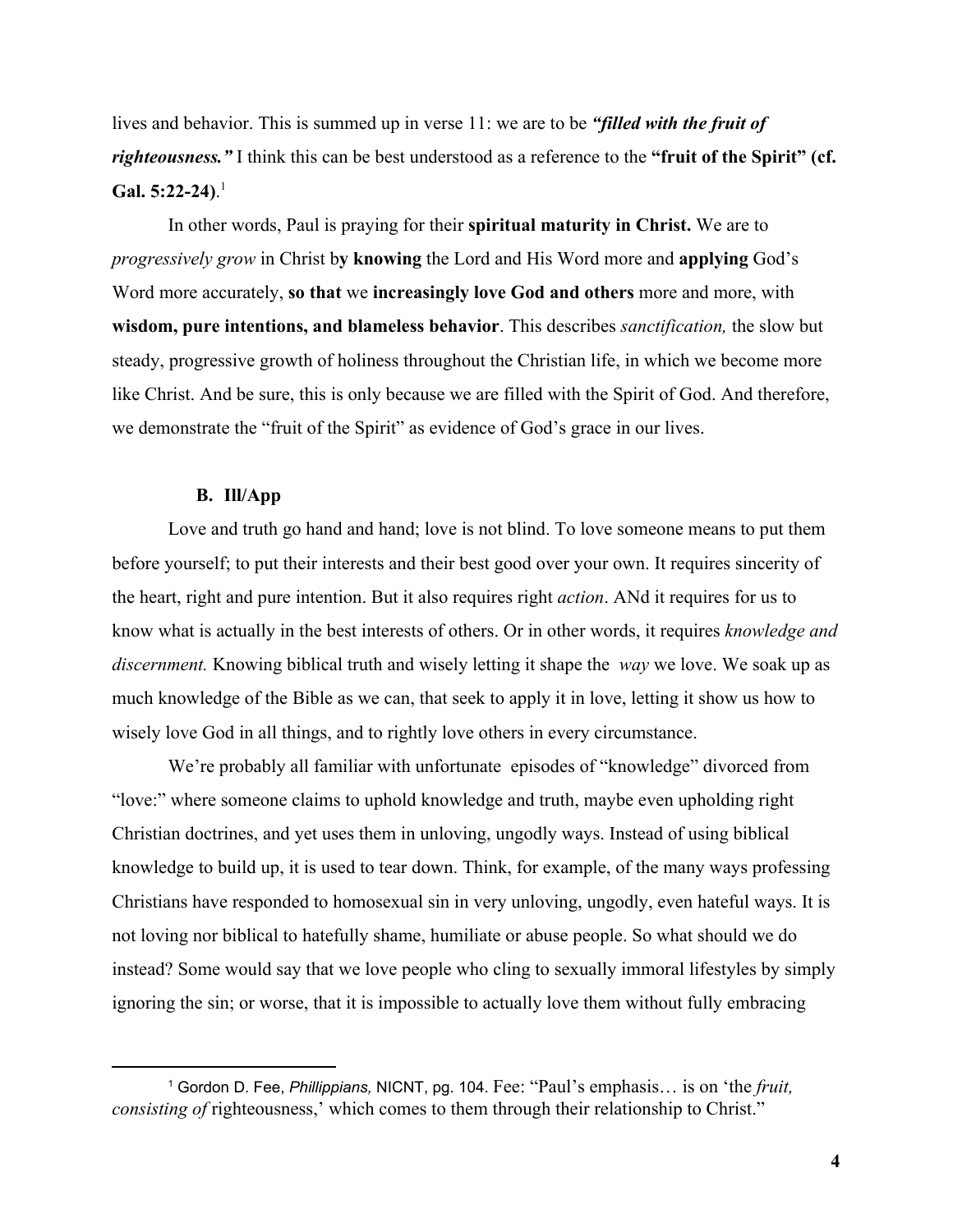their sexual identity, requiring us to no longer call it sin, but encourage and endorse such lifestyles. But again, we know that that is not an option to us as Christians. The Bible makes very clear that homosexuality, and every other form of sexuality outside of a married man and wife, is sin. Loving, biblically based discernment shows us that to not treat people as if their identity is based on their sexual preferences; or as if their greatest good can be found in changing their gender and going against God's good design for human beings. We cannot rightly love people by encouraging them to walk in sin, away from the Lord.

So we *rightly love* our neighbors by treating them with kindness, gentleness and patience, truly seeking a relationship with them in which we seek their best interest and good. And their greatest good can only be found in knowing the Lord. And so we lovingly explain that such sexual practices are in fact sin; that this "sexual identity" doesn't have to be their true identity, but their true identity is to be found as beloved, righteous children of God in Christ.

And this is just one example of what this looks like. We could apply this to be a godly, loving husband and wife, mother and father, child, student, or employee. In all these, we seek to love God by glorifying Him and obeying Him in each circumstance, according to His Word. In all these, we seek to love the other person - our wife, our husband, our children, our parents, our coworkers, clients, employees, boss, etc. - by asking how the truths of the gospel, the truths of the BIble, apply to our relationships and circumstances. As we grow in Christ, our love grows. And our love grows as our *knowledge of Christ, the gospel, and the BIble grows.* As we grow spiritually, we not only *desire* to love rightly with a pur heart, but are also able to *discern,* with all wisdom, how to love GOd and others "blamelessly," in a biblical way in all that we do. God continues to shape us, by His Spirit, to lovingly apply the truth so that we "*may approve what is excellent"* in all things.

So let us prioritize spiritual maturity. Let us prioritize and strive after greater and greater *love, biblical knowledge, and wise discernment.*

[Transition]: But why is it so important that we continue to grow in Christ?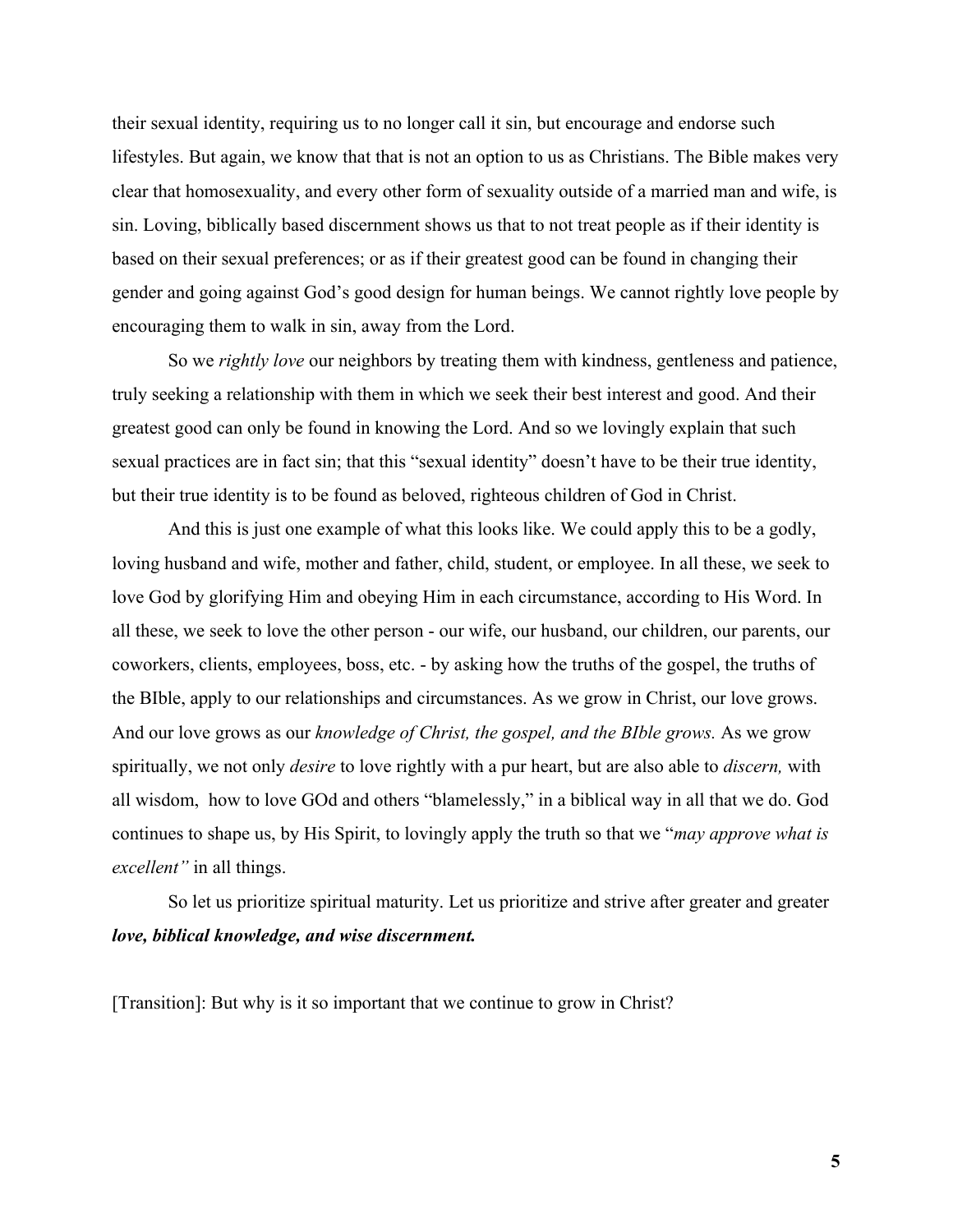# **II. Why Desire Spiritual Maturity? - God's Glory, Our Good, and the Good of Others (vv. 10b, 11c)**

# **A. The Why**

Paul gives two main reasons for why he prays for each believer to be spiritually mature, to abound in love rooted in knowledge and discernment. The first: because it is good for each individual to continually grow more mature in Christ. It is good because it means we are truly believers and are on our way to be with the Lord in eternity. In verse 10 he explains that he prays this for them so that they may be *"pure and blameless for the day of Christ."* We've already touched on what "pure' and "blameless" mean here. The "day of Christ" refers to Christ's return, the end and consummation of all things. Therefore, we are to continue to grow spiritually mature, to grow in our sanctification, so that we will be presented as mature, pure and blameless, before the Lord on that glorious day. Paul is **not** saying that we save ourselves by our actions in becoming more mature and loving; no, we are saved by grace through faith in Christ alone. But what Paul **is** saying is that such grace through faith in Christ never is alone. As we talked about last week, one who truly believes continues on in Christ by God's grace. Our salvation is God's "good work" that he begins in us, continues in us, and brings to completion at "the day of Jesus Christ," as Paul says in verse 6. This is the same idea here: just as Paul is grateful for evidences of grace in their lives, he prays they would continue! He prays God would continue to grow them in Christ, that their sanctification would continue, so that they would persevere, as mature believers, until Christ's return. We are saved, being forgiven and declared righteous, the first day we repent and believe in Jesus. And God continues this work of salvation in us, every day after that first until the last, through our **sanctification:** growing us spiritually, making us more and more like Christ, by His grace. And this continues until "the day of Christ;" when Christ returns, or when He calls us home before then. And on that day, when we see Christ and are raised with him, our sanctification, our spiritual growth, is **completed:** we enter into eternal life *sinless and perfected.* That is the beautiful goal we are looking forward to! And so we live lives *now* that look more and more like that day, that like our old days as unbelieving sinners.

So the first reason is for the good of the believer; it is a regular part of the Christian life to grow in Christ more and more. But there is a second, even **greater** reason why we should pursue

**6**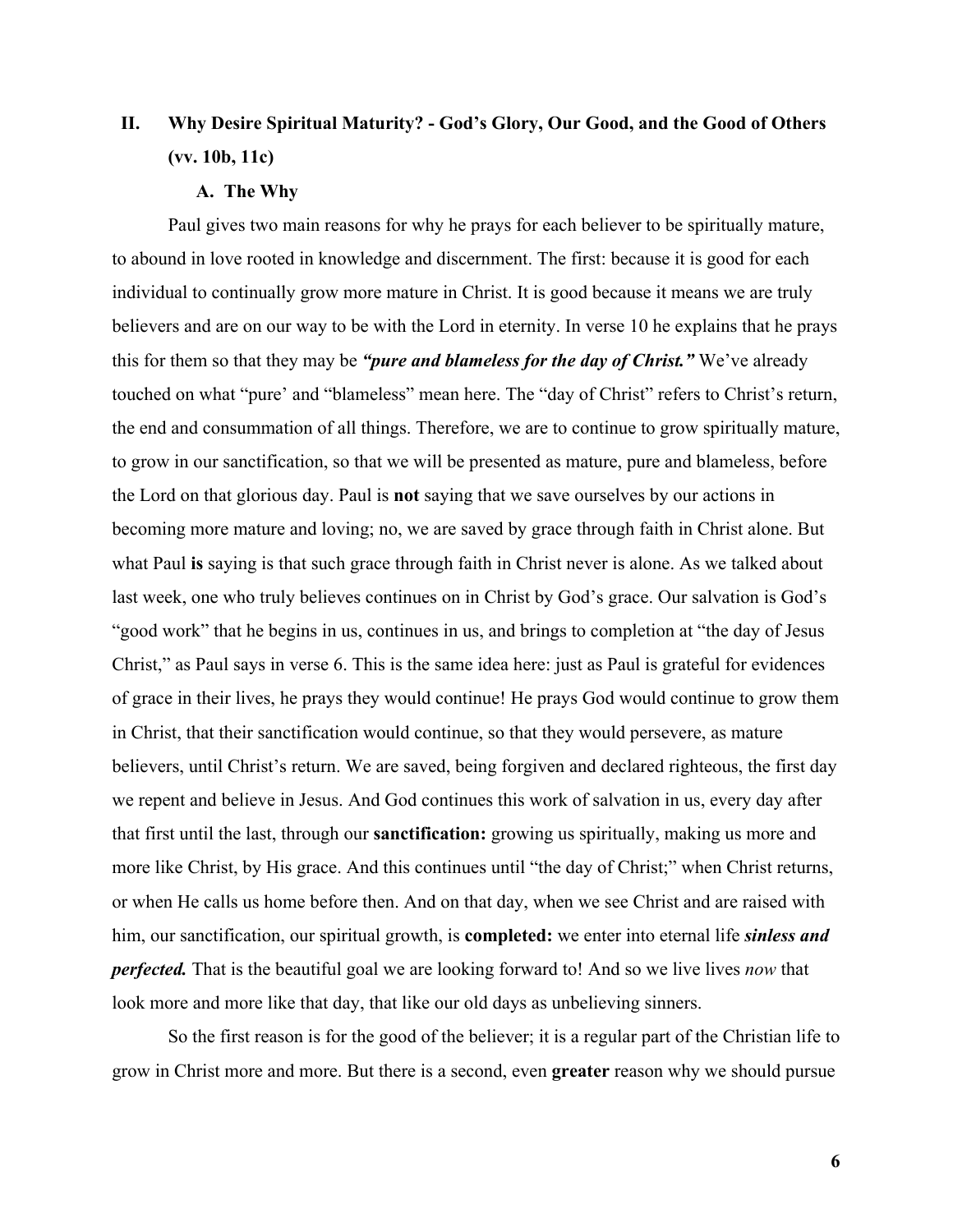spiritual maturity: "*for the glory and praise of God" (***v. 11c).** All of this is not for *our* glory, but for God's glory! Again, God alone saves, and he gets all the credit. And God alone produces spiritual growth. And so, it rightly leads to *His glory and praise,* not our own.

#### **B. Mature faith desires grater spiritual growth, both for self and others**

The more spiritually mature we become, the more we love God and others rightly. If we love God, then we want to glorify His name above all things, which we do by loving, trusting, and obeying Him in all things. If we rightly love others, then we desire their greatest good, which is found ultimately in knowing, loving, trusting, and obeying the Lord. Therefore, if *we* have mature Christian love, then we will necessarily desire to see *other people* grow in Christ, becoming spiritually mature in Him. The more we grow in godly knowledge, wisdom, and love, the more we desire for others to do the same. Why? **Because we are driven by love for God and love for others; we long to see each other grow spiritually mature in Christ, more and more each day, because we long for** *each others' good* **and, above all,** *God's glory and praise.*

## **C. This should be our desire for each person/member (Culture of Discipleship)**

*Therefore, we too should diligently pray for God to do this work of grace, both in our lives and in the lives of our brothers and sisters in Christ***.** Paul's prayer here should be our own purpose and desire, both for *our own lives and for each others' lives.*If we truly love each other, just as much as Paul loved the church, with the love and affection of Christ, then our desire and prayer for each other must include that we see each other continue to grow in Christ, by God's grace; that we see each other grow in Christ-like **love, knowledge, and discernment,** growing more like Christ in all we do.

In other words, Paul's goal, and our goal, for each believer, is **true Christian discipleship.** We must be about *discipling one another, especially as fellow church members!* We must desire, pray for, and strive towards seeing each fellow church member grow spiritually mature in Christ! That's the goal!

We should constantly strive to have a church culture that more and more reflects a **culture of mutual discipleship;** our drive, as a church, should to be to disciple one another, to help each other grow in Christ. In our preaching, teaching, fellowship, personal relationships with each other… all of it should have the purpose of discipleship in mind! Every time we go to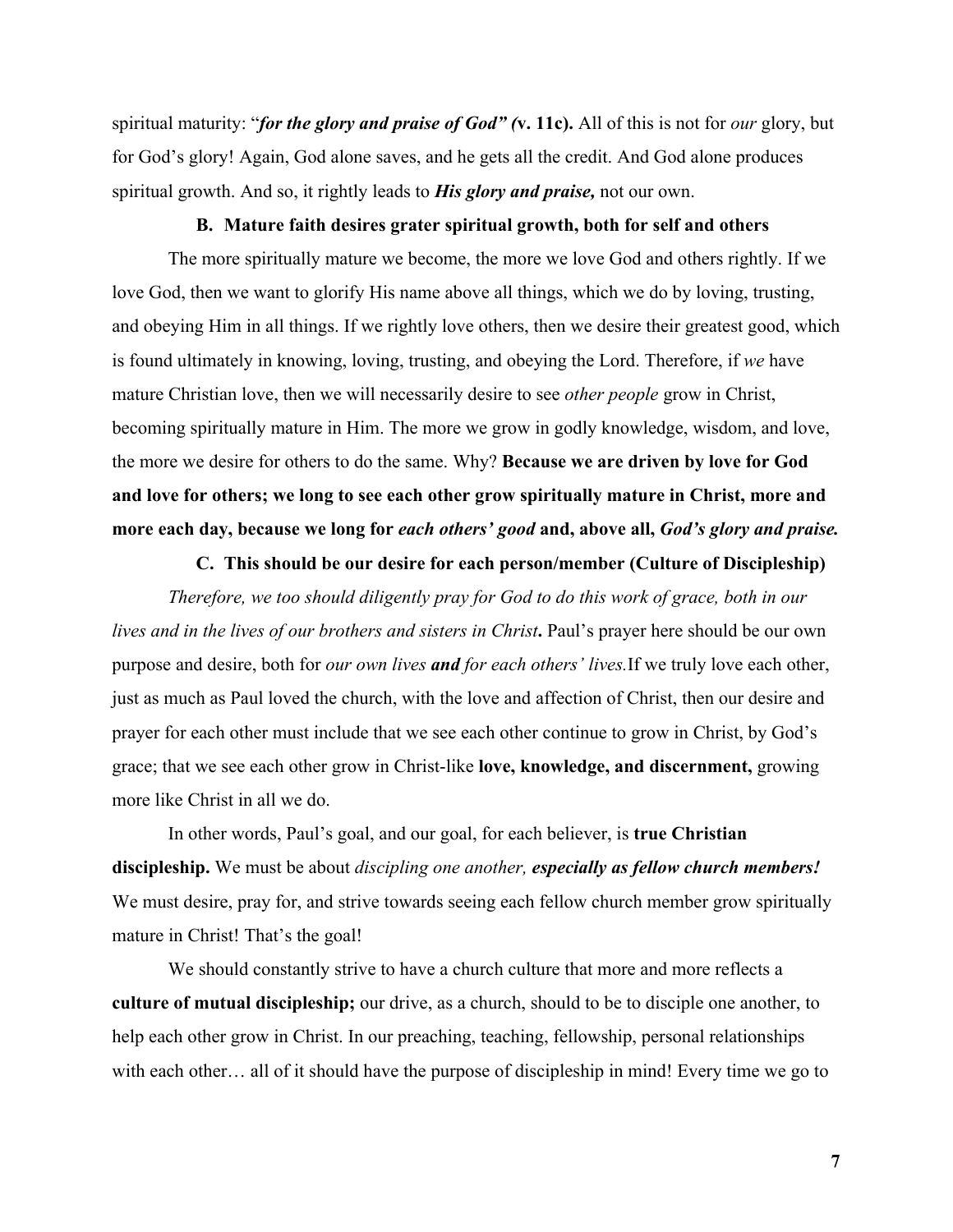each others' homes, go out to eat, call and chat, or go on walk, or visit each other in the hospital… We should view all of these as opportunities for the *ministry of discipleship!* Does this mean we must turn every interaction into a Bible study? No. But it does mean that we should constantly strive to let the gospel season everything we do. We should seek to encourage and build one another in Christ in all of our interactions, lovingly helping one another along as we all seek to be more like Jesus!

So let us make this our goal, to see each other grow as mature disciples in Christ! After all, this is part of the mission that Christ has given us.

**[**Transition]: So then, how does such spiritual growth and maturity come about?

# **III. How do we Become Spiritually Mature? - By Grace through the Gospel of Christ A. The How**

In verse 11, Paul tells us that this vision of Christian maturity he prays for only comes *"through Jesus Christ."* We grow spiritually **through the Grace of God shown to us in Christ.** Paul refers to this spiritually mature state as being *"filled with the fruit of righteousness" (***11a).** I think the best way to understand this is seeing it as a reference to the "fruit of the Spirit" (cf. Gal. 5). **After all, the first "fruit of the Spirit" in Gal. 5:22 is "love."** Every believer receives the Holy Spirit upon conversion. The Holy Spirit changes and grows us, producing "fruits of righteousness" in our lives; such fruit as, for example, rightly loving God and others, exercising it with knowledge and all discernment. This is another way of speaking of growing up in Christ more and more, of becoming spiritually mature. And so it **emphasizes** for us that such spiritual growth is *God's work of grace*; it is the work of the Spirit of God, not us, brings about such change and gets the credit. Yes, we strive and labor to grow, to know, to love, to discern, more and more each day. And yet we also know that this is only possible by God's grace through Christ.

So then, how do we strive to grow spiritually mature in Christ, by God's grace?

## **B. Application**

**1. Pray!**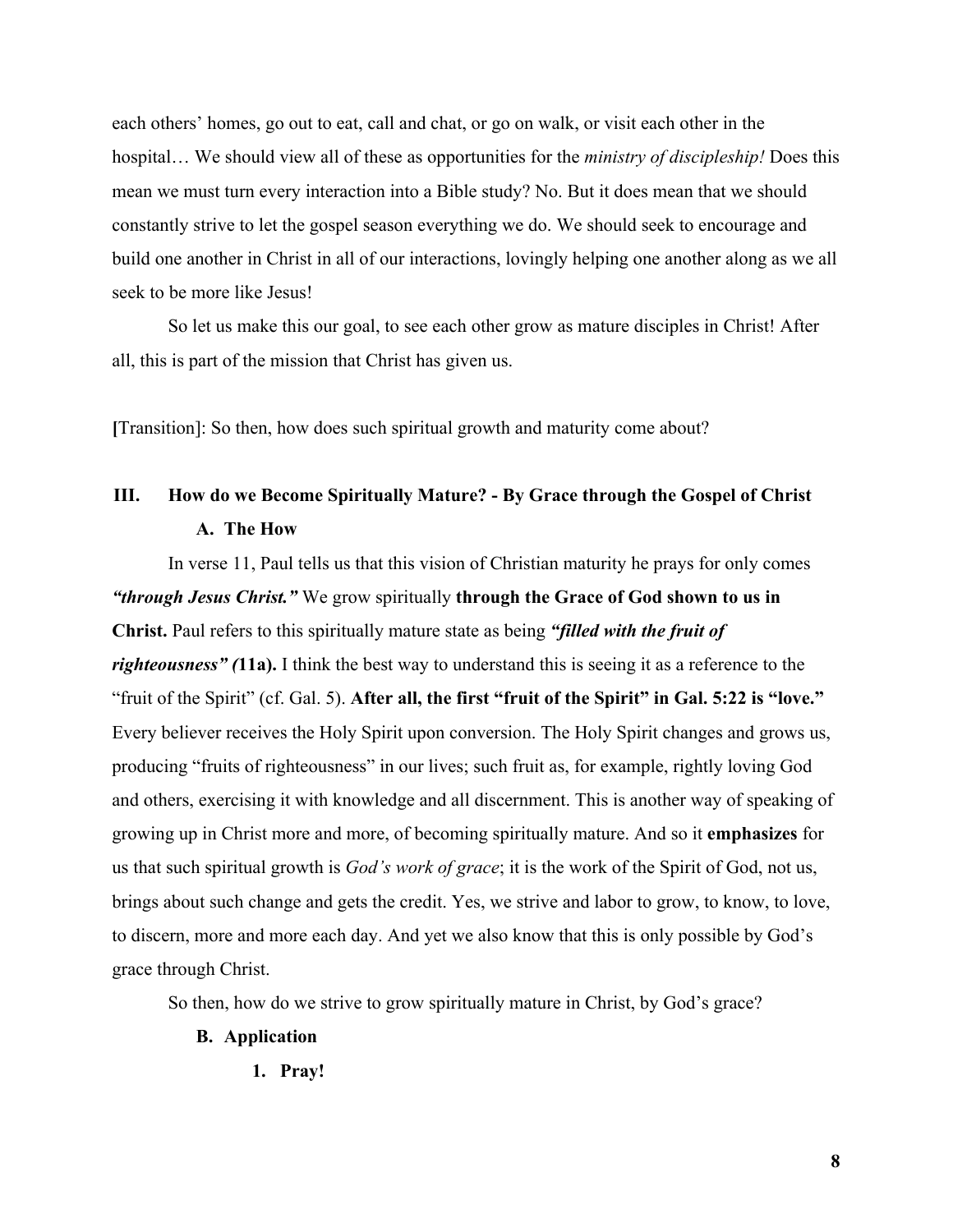First, we pray! Sanctification only comes by God's grace; therefore, **must start with prayer.** Let us earnestly pray for this, just like Paul does! Let us pray this prayer for *ourselves.* Earnestly pray that the Lord would allow your *love, knowledge, and discernment* to abound more and more each day; pray for God's continued grace in your life, that you may be more like Christ, glorifying God by being filled with the fruit of righteousness.

And let us **diligently** pray this for each other. In order to have a true, genuine culture of discipleship, we must all be praying such prayers for each other: earnestly and regularly praying that each member, each believer here, and each non-believer, would continue to grow in Christ; to have a more robust saving faith in Christ, leading to greater love and holiness. And as we pray, not only will God shape our hearts to have such desires for each other, but He will also bring about such growth in our church!

### 2. **Preach the Gospel**

**Secondly,** we preach the gospel and teach one another the Bible! We never graduate from the gospel; the same gospel that saves also sanctifies. The same gospel that **saves** us is the same gospel that **sanctifies** us. We do not need Christ *plus something else* to grow as mature Christians. What we need is to constantly *remember the gospel of Christ:* that God pours His grace and love upon us, not because we deserve it, not for anything we do for Him in exchange, but purely out of the abundance of His wonderful mercy. We grow by his grace. And so let us fix our eyes on the grace of Christ, learning more and more about Jesus, the gospel, and the Word of God. And let Christ's love for you give you increase your love for Him.

So look to the grace of God in Christ Jesus: He showed His love for us while we were et sinners, by sending the Son, Jesus Christ, to live, die, and be raised in our place. We are saved wholly by His grace!

## **Call to Unbelievers**

So if you are not a believer this morning, your path of growth starts with this: **turn away from all of your efforts to fix up your life and save yourself.** You cannot produce fruits of righteousness or holiness on your own. You cannot clean up your act or make yourself